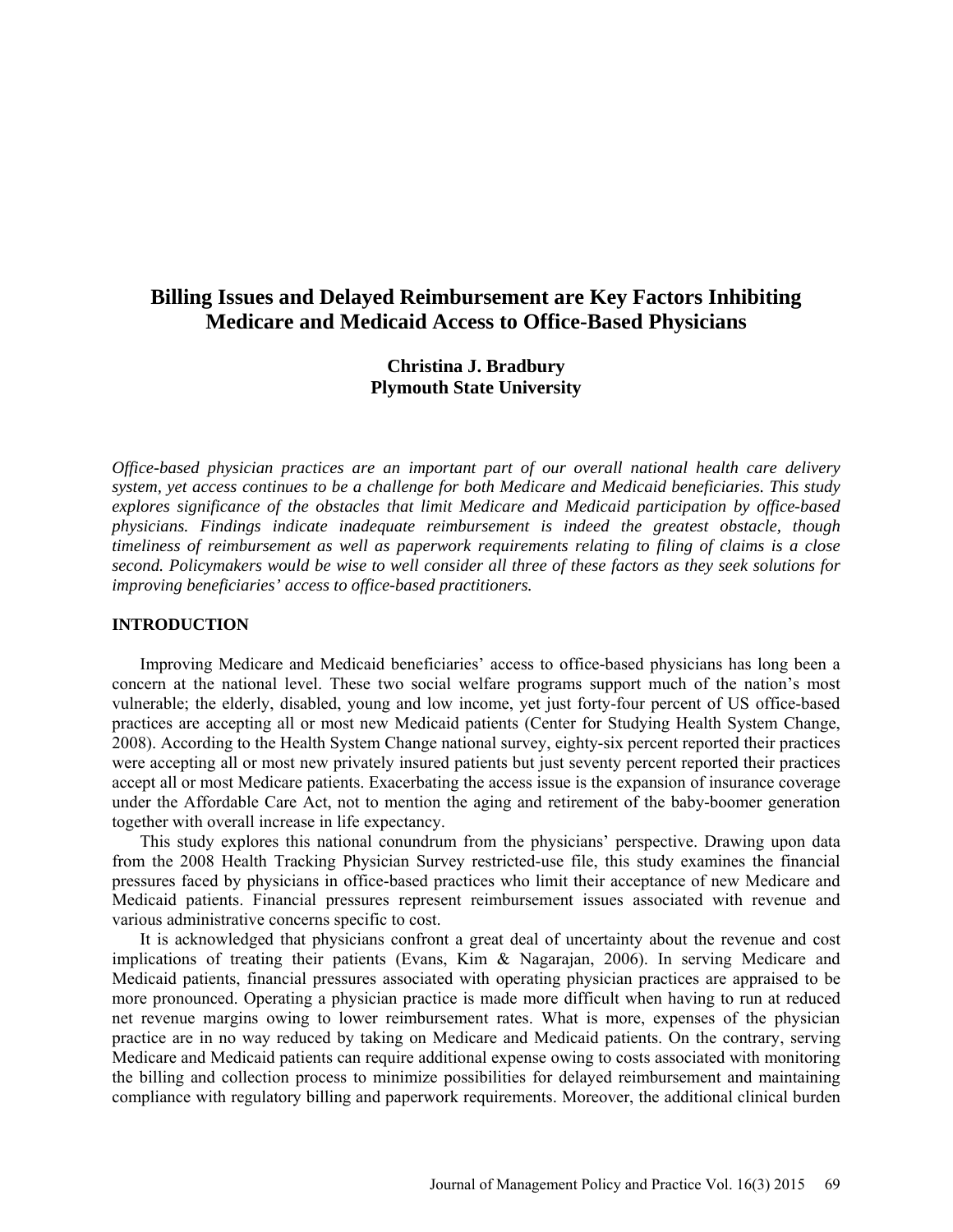and capacity needs that exist when attending to an older, disabled, poorer, young population can be challenging.

Knowing the significance of the factors associated with physicians' decisions to limit acceptance should provide opportunities for potential public policy solutions. The importance of a good national health care delivery system is paramount to safeguarding the wellbeing of one's citizens and access to care is a fundamental dimension upon which the entire system rests.

## **LITERATURE REVIEW**

Both the peer-reviewed literature and popular press are well versed on the matter of inadequate reimbursement as a disincentive for physicians to take on new Medicare and Medicaid patients. It is also known that the revenue-related issue has been more pronounced with the latter, Medicaid.

"Medicaid pays most health care providers poorly" according to Charles Phelps (2012, p. 367), author of Health Economics. Zuckerman, et al. (2009) report Medicaid physician primary care reimbursement stood at 66 percent of Medicare reimbursement and is even lower relative to private insurance payment rates. Alleviating this issue in 2013 and 2014, states were required by Affordable Care Act to reimburse primary care providers at the rate that would be paid for the service under Medicare. Now that the mandated primary care increase has expired, MACPAC (2015) is reporting that at least twenty-four states reverted to their previous primary care payment rates and at least fourteen states are paying higher levels in 2015 than their pre-2013 levels though not necessarily as high as Medicare.

Albeit greater, Medicare's physician schedule is also criticized for inadequacy. CNN Money reports that Medicare's allowed charges today stand at approximately 80% of the charges allowed by private insurers overall, which is relatively unchanged since 1999 (Luhby, 2014). Like that for Medicaid, in the Medicare program the physician fee schedule is legislatively established. The physician acts as a price taker; no longer setting their own fee for service (Hadley et al., 2009; Weis, 1990).

A second financial pressure relates to billing requirements including paperwork and filing of claims. One major challenge is the excessive complexity inherent in conducting routine transactions. As it relates to Medicare and Medicaid, billing is complicated. One must fully understand the ins and outs of the claim submission process and issues surrounding claim denials. The Mayo Foundation has estimated that the number of pages of federal regulations and related paperwork that doctors must comply with in order to treat Medicare and Medicaid patients totals almost 132,000 (Arnett et al., 2000). Regulation and bureaucracy remain a point of physician dissatisfaction in the present-day.

A third financial pressure from the physician's perspective is that of concern for an audit. As the Medicare and Medicaid programs have grown in both size and complexity, accountability and accuracy of claims has become more important for these government agencies. As a case in point, additional series of audits for the Medicare program was newly implemented as a requirement by the Section of the Tax Relief and Health Care Act of 2006 (H.R. § 6111). From the perspective of the physician it may provide for a level of angst as increased diligence in coding, documentation and ultimately billing are called for.

Capacity constraint and clinical burden are the fourth and fifth financial pressures. Capacity constraint is fairly straightforward meaning that the practice already has enough patients. Certainly, this would prove a limitation for accepting new Medicare & Medicaid patients. Scheidet and Thibadoux (2005) articulate the fact that if a practice is operating at full capacity, additional business could only be met by replacing one group of customers with another otherwise the practice needs to be physically expanded.

Medicare patients, typically age 65 years and older, demand more medical care and more specifically experience higher utilization rates, which is accompanied by higher variability in treatment costs (Phelps, 2012; Cross, 2007; Leone, 2002; Rosenthal & Landefeld, 1993). Moreover, this patient population may require services that are increasingly costly and complicated. This is referred to as clinical burden and it is reasonable to surmise that an underprivileged population that qualifies for Medicaid may also be met with higher variability in treatment costs. Moreover, Fox (1996) finds "a rule of thumb relating to resource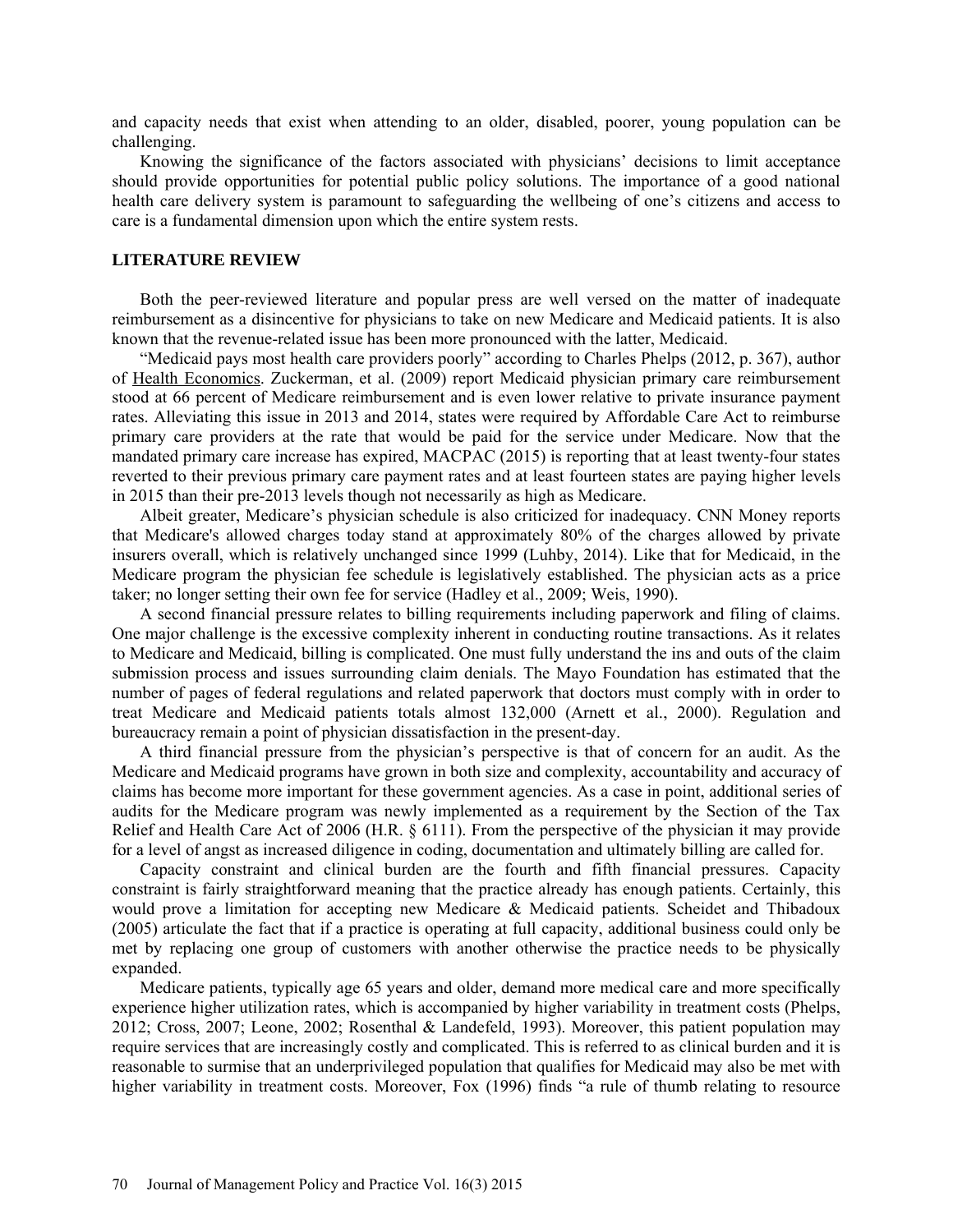requirements for servicing the elderly finds it to be at least three times that of which is associated with the nonelderly" (p. 3).

## **METHODOLOGY**

#### **Data Collection, Population & Sampling Frame**

The data for this study comes from the Health System Change's 2008 Health Tracking Physician Survey  $(HSC-PS)^1$ . The 2008 HSC-PS represents a fifth round of data, with previous surveys known as the Community Tracking Study (CTS) conducted in 1996-97 and repeated with similar samples in 1998- 99, 2000-01 and 2004-05. However, because of changes in the sample and data collection approach, results from the 2008 physician survey cannot be analyzed against earlier CTS Physician Surveys.

More specifically, the dataset employed in this study is that of the more comprehensive restricted-use file. There are two versions of the data file: a public-use and restricted-use version. The two differ in the amount of information they contain and ease of accessibility.

The survey asks physicians from around the country about their practice and their views about the challenges facing physicians today. The target population was based on information provided by the American Medical Association (AMA).

#### **Measurement and Preparation**

Given that the central problem of this study concerns obstacle that limit Medicare and Medicaid participation by U.S. office-based physicians, physicians employed by universities, health maintenance organizations (HMOs) and hospitals were excluded from this study. The dataset examined was further scaled back due to a negligible number of missing records and outliers. As a result of the previously mentioned, the Medicare dataset has a total of 3,559 physician survey responses (75.4% of the total 4,720 responding physicians). The Medicaid dataset examined has a total of 3,469 physician survey responses (73.5% of the total responding physicians).

In exploring the financial pressures of physicians that limit acceptance of new Medicare and Medicaid patients, a qualifying question served as the basis from which physicians within the sample to draw. Providing for internal validity, the qualifying question is as follows: "*Is your practice accepting all, most, some, or no new patients who are insured through Medicare (Medicaid)?*" If the physician answered "accepting some" or "accepting no" new patients who are insured through Medicare (Medicaid) then their responses to the five questions referencing reason for limiting acceptance of new Medicare (Medicaid) patients are included.

Of the 3,559 office-based physicians represented in the Medicare dataset, 1,063 (29.9% of the sample) responded to the qualifying question as "accepting some" or "accepting no" new patients who are insured through Medicare.

Of the 3,469 office-based physicians represented in the Medicaid dataset, 1,954 (56.3% of the sample) responded to the qualifying question as "accepting some" or "accepting no" new patients who are insured through Medicaid.

Each of the questions pertaining to reason for limiting acceptance of new Medicare patients were measured using a Likert-type Summated Scaling technique. The instrument included 4-points where 1 represented agreement with "not at all important", 2 with "not very important", 3 with "moderately important" and 4 with "very important". A fifth response option, labeled "not ascertained", was grouped into the "1- not at all important" physician response category.

The five questions in the survey associated with the topic of reasons for limiting acceptance of new Medicare (Medicaid) patients are as follows:

*Billing issues* **-** Reason why physician practice accepts only some or no new Medicare (Medicaid) patients: billing requirements, including paperwork, and filing of claims.

*Inadequate reimbursement* - Reason why physician practice accepts some or no new Medicare (Medicaid) patients: inadequate reimbursement.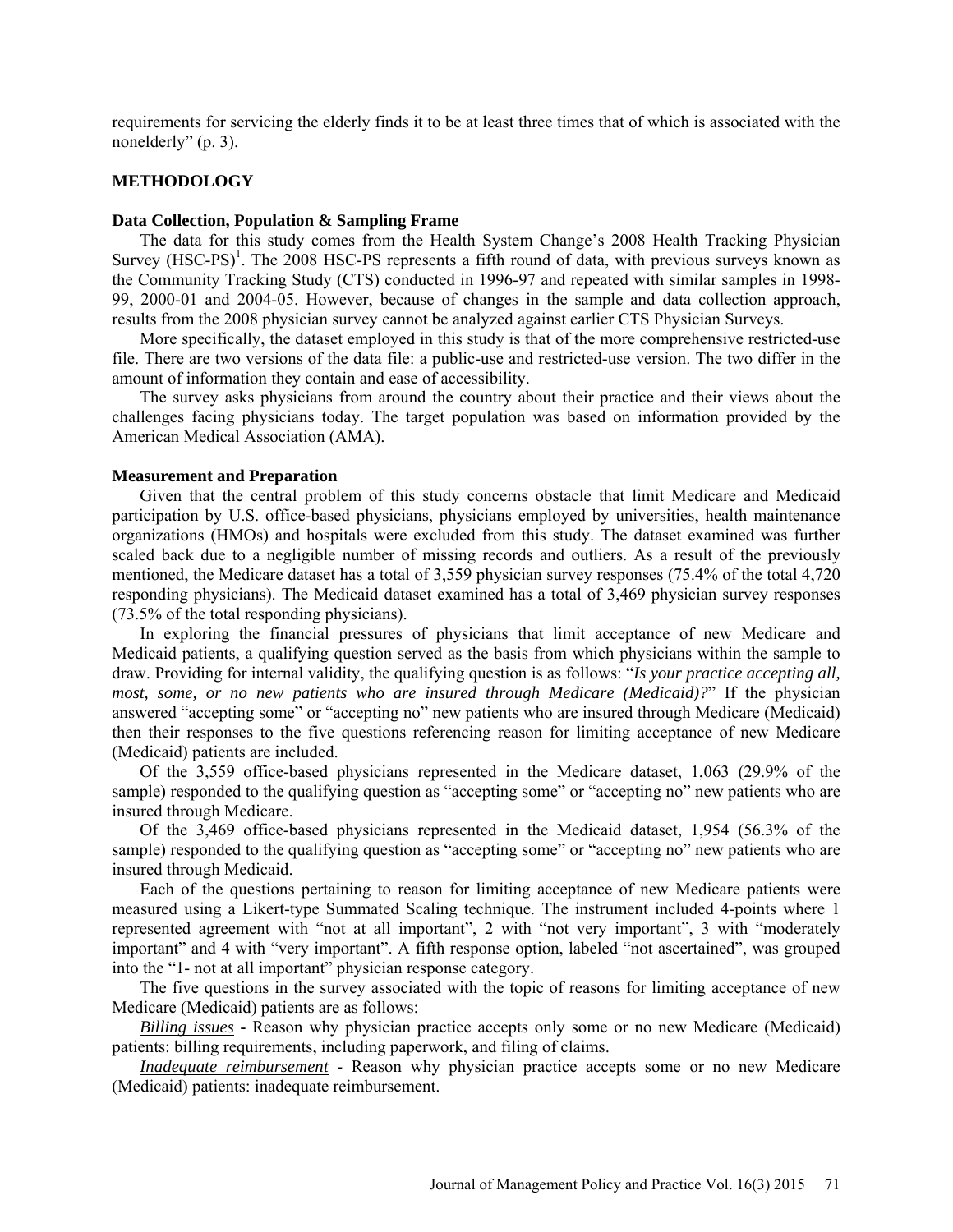*Capacity constraints* - Reason why physician practice accepts some or no new Medicare (Medicaid) patients: practice already has enough patients.

*Clinical burden* - Reason why physician practice accepts some or no new Medicare (Medicaid) patients: Medicare patients have high clinical burden.

*Concern about audit (MEDICARE only)* - Reason why physician practice accepts only some or no new Medicare patients: concern about a Medicare audit.

*Delayed reimbursement (MEDICAID only)* - Reason why physician practice accepts some or no new Medicaid patients: delayed reimbursement.

## **Empirical Analysis**

Friedman's two-way analysis of variance by ranks is used to explore the problem in this study: the financial pressures of physicians that limit acceptance of new Medicare and Medicaid patients. As aforementioned, the five financial pressures identified in the survey include: 1) billing issues, 2) inadequate reimbursement, 3) capacity constraints, 4) clinical burden and 5) concern about an audit (Medicare) and delayed reimbursement (Medicaid). Hypotheses addressing the problem statement include:

*H1: There is no difference between the five identified financial pressures for physicians likely to reject acceptance of new Medicare patients.* 

*H2: There is no difference between the five identified financial pressures for physicians likely to reject acceptance of new Medicaid patients.* 

The Friedman test examines differences between three or more groups when the dependent variable being measured is ordinal. This test is appropriate for this study which examines an ordinal dependent variable and five different reasons for why physicians who do limit new Medicare (Medicaid) patients as measured on an ordinal scale from not at all important to very important.

Should results from the Friedman's Rank Test indicate that statistically significant differences do in fact exist, the Wilcoxon signed-rank tests is explored so as to examine where the pairwise differences actually occur.

## **RESULTS**

#### **Medicare - Financial Pressures**

Five financial pressures identified in association with taking on new Medicare patients are billing issues associated with billing requirements including paperwork and filing of claims, concern about a Medicare audit, inadequate reimbursement, capacity constraints where the practice already has enough patients and high clinical burden associated with Medicare patients. Each financial pressure is examined individually and ranked on a scale of 1 to 4, with response options representing agreement with:

- 1. not at all important
- 2. not very important
- 3. moderately important
- 4. very important

A statistically significant difference is found to exist in physician's perception of financial pressures associated with taking on new Medicare patients,  $\chi^2(4)$ = 789.312, *p* = 0.000.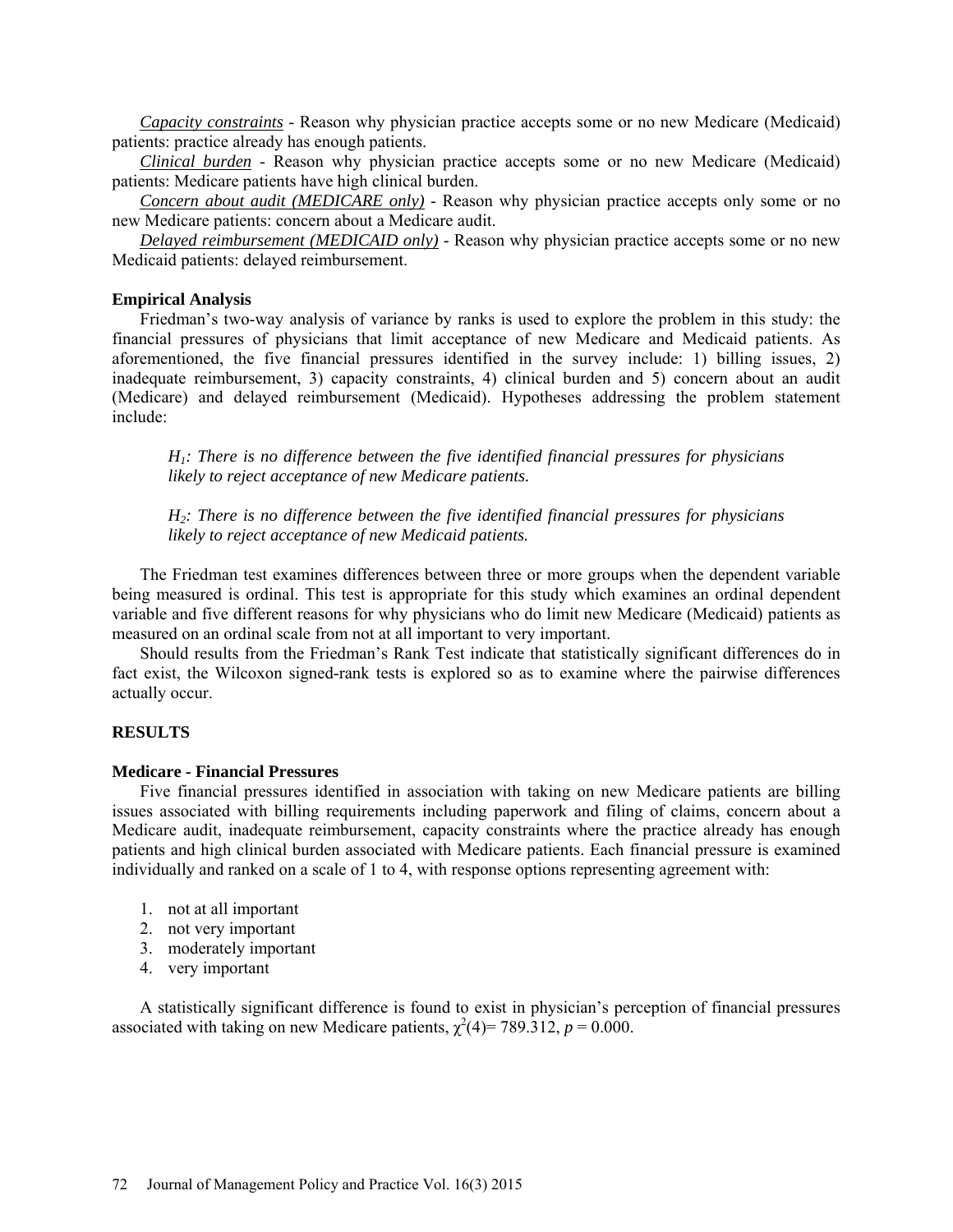|                                   | Mean    |  |  |  |  |  |  |
|-----------------------------------|---------|--|--|--|--|--|--|
| <b>Ranks</b>                      | Rank    |  |  |  |  |  |  |
| <b>Billing Issues</b>             | 3.30    |  |  |  |  |  |  |
| Concern of a Audit                | 2.30    |  |  |  |  |  |  |
| Inadequate Reimbursement          | 3.65    |  |  |  |  |  |  |
| <b>Capacity Constraints</b>       | 2.96    |  |  |  |  |  |  |
| Clinical Burden                   | 2.79    |  |  |  |  |  |  |
| <b>Test Statistic<sup>a</sup></b> |         |  |  |  |  |  |  |
| N                                 | 1063    |  |  |  |  |  |  |
| Chi-Square                        | 789.312 |  |  |  |  |  |  |
| Df                                |         |  |  |  |  |  |  |
| Asymp. Sig.                       | .000    |  |  |  |  |  |  |

**TABLE 1 MEDICARE: FRIEDMAN'S TEST OF FINANCIAL PRESSURES**

a. Friedman Test

Taking a closer look at where the differences occur, Wilcoxon signed-rank test is run individually on the different combinations of related groups: billing issues to concerns for an audit, billing concerns to inadequate reimbursement, billing issues to capacity constraints, billing issues to clinical burden, concern for an audit to inadequate reimbursement, concern for an audit to capacity constraints, concern for an audit to clinical burden, inadequate reimbursement to capacity constraints, inadequate reimbursement to clinical burden and capacity constraints to clinical burden. Results follow.

## **TABLE 2 MEDICARE: WILCOXON SIGNED-RANK TEST OF FINANCIAL PRESSURES**

|  | <b>Test Statistics<sup>a</sup></b> |
|--|------------------------------------|
|--|------------------------------------|

|                                 | Audit $-$<br><b>Billing</b> | Reimburse<br>$-$ Billing | Capacity<br>- Billing | Burden-<br>Billing | Reimburse<br>$-$ Audit | Capacity<br>$-$ Audit  | Burden<br>- Audit | $Capacity -$<br>Reimburse | Burden -<br>Reimburse | Burden -<br>Capacity |
|---------------------------------|-----------------------------|--------------------------|-----------------------|--------------------|------------------------|------------------------|-------------------|---------------------------|-----------------------|----------------------|
| Ζ                               | $-18.511^{b}$               | $-9.161^{\circ}$         | $-5.022^b$            | $-10.328^{b}$      | $-20.474^{\circ}$      | $-11.308$ <sup>c</sup> | $-9.868^c$        | $-10.761^{\circ}$         | $-16.127^b$           | $-3.973^{b}$         |
| Asymp.<br>Sig. $(2-$<br>tailed) | .000                        | .000                     | .000                  | .000               | .000                   | .000                   | .000              | .000                      | .000                  | .000                 |

a. Wilcoxon Signed Ranks Test

b. Based on positive ranks.

c. Based on negative ranks.

Post-hoc analysis reveals across all ten groups there is a statistically significant difference between the financial pressures based upon p-values of .000 <.005.

Overall, results reveal inadequate reimbursement is of greatest concern for physicians who limit the acceptance of new Medicare patients. On average, these physicians cite it as very important in the practice's decision to limit acceptance of new Medicare patients. Of secondary importance is billing issues, indicated to be more than moderately important in their decision to limit new Medicare patients.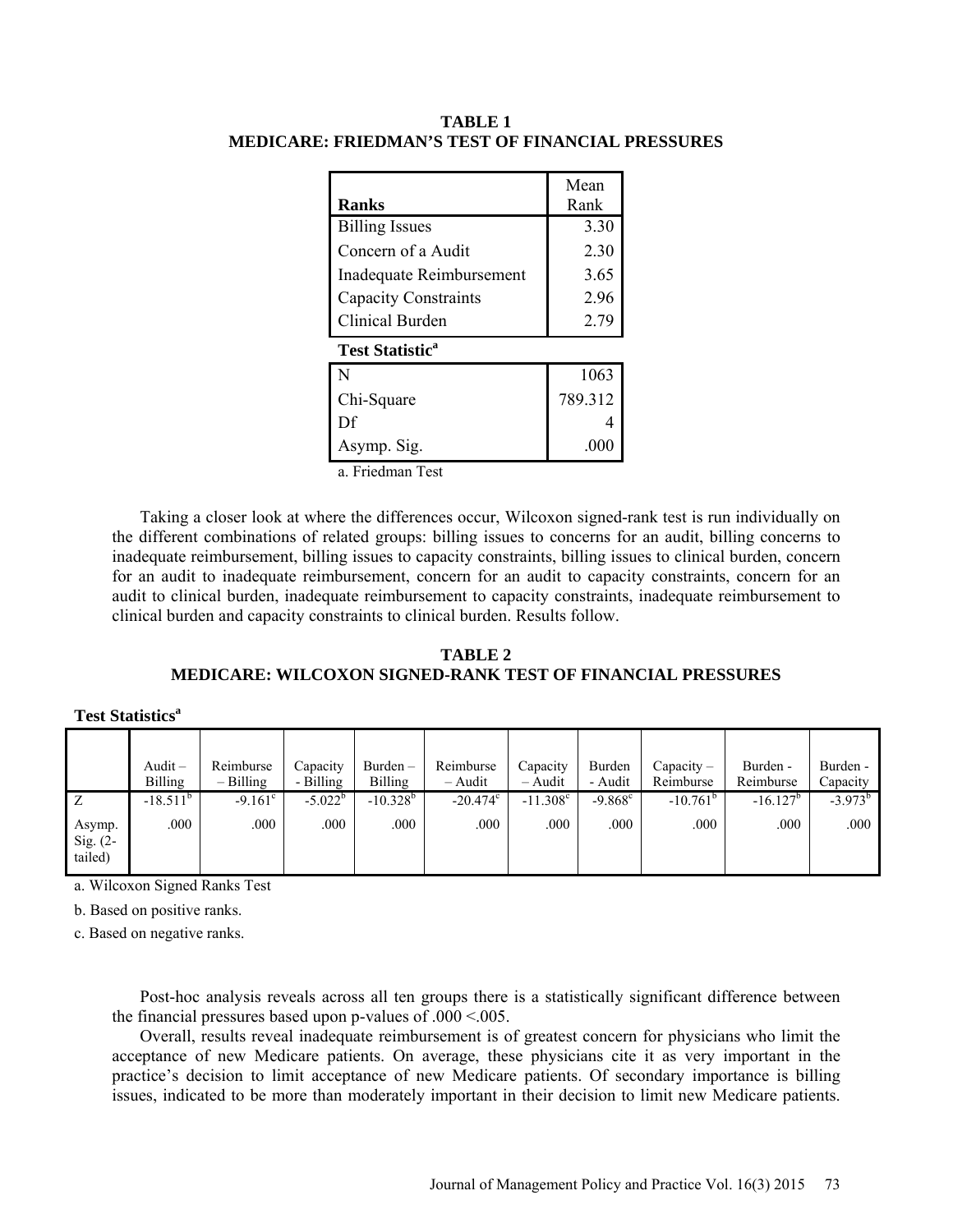Thirdly, capacity constraints are found to be moderately important in limiting physicians' decision and clinical burden, fourthly, is found to be slightly less than moderately important. The fifth financial pressure, concern for an audit, is not considered very important on average to limiting physicians to new Medicare patients.

## **Medicaid - Financial Pressures**

Five financial pressures identified in association with taking on new Medicaid patient are billing issues associated with billing requirements including paperwork and filing of claims, delayed reimbursement, inadequate reimbursement, capacity constraints where the practice already has enough patients and high clinical burden associated with Medicaid patients. Again, each financial pressure is examined individually and ranked on a scale of 1 to 4 ranging from 1 as "not at all important" through 4 as "very important".

|                                    | Mean     |  |  |  |  |  |  |
|------------------------------------|----------|--|--|--|--|--|--|
| Ranks                              | Rank     |  |  |  |  |  |  |
| <b>Billing Issues</b>              | 3.18     |  |  |  |  |  |  |
| Delayed Reimbursement              | 3.13     |  |  |  |  |  |  |
| Inadequate Reimbursement           | 3.80     |  |  |  |  |  |  |
| Capacity Constraints               | 2.36     |  |  |  |  |  |  |
| <b>Clinical Burden</b>             | 2.53     |  |  |  |  |  |  |
| <b>Test Statistics<sup>a</sup></b> |          |  |  |  |  |  |  |
| N                                  | 1954     |  |  |  |  |  |  |
| Chi-Square                         | 1715.438 |  |  |  |  |  |  |
| Df                                 |          |  |  |  |  |  |  |
| Asymp. Sig.                        | 0.00     |  |  |  |  |  |  |

**TABLE 3 MEDICAID: FRIEDMAN'S TEST OF FINANCIAL PRESSURES**

a. Friedman Test

A statistically significant difference is found to exist in physician's perception of financial pressures associated with taking on new Medicaid patients,  $\chi^2(4)=1,715.438, p=0.000$ .

Taking a closer look at where the differences occur, Wilcoxon signed-rank test is run individually on the different combinations of related groups: billing issues to delayed reimbursement, billing concerns to inadequate reimbursement, billing issues to capacity constraints, billing issues to clinical burden, delayed reimbursement to inadequate reimbursement, delayed reimbursement to capacity constraints, delayed reimbursement to clinical burden, inadequate reimbursement to capacity constraints, inadequate reimbursement to clinical burden and capacity constraints to clinical burden. Results follow.

Post-hoc analysis reveals that across nine of the ten groups, there is a statistically significant difference based upon p-values of .000 <.005. There is no significant difference found, however, between delayed reimbursement and billing issues  $(z = -1.631, p = .103)$ .

Overall, results reveal that inadequate reimbursement is by far the greatest concern for physicians who limit the acceptance of new Medicaid patients. These physicians cite it as very important in the practice's decision to limit acceptance of new Medicare patients. In second place, billing issues and delayed reimbursement are collectively cited as the next financial pressure(s) of concern; indicated to be slightly more than moderately important in their decision to limit acceptance of new Medicaid patients. Clinical burden is reported to be only somewhat important, on average limiting physicians reported it as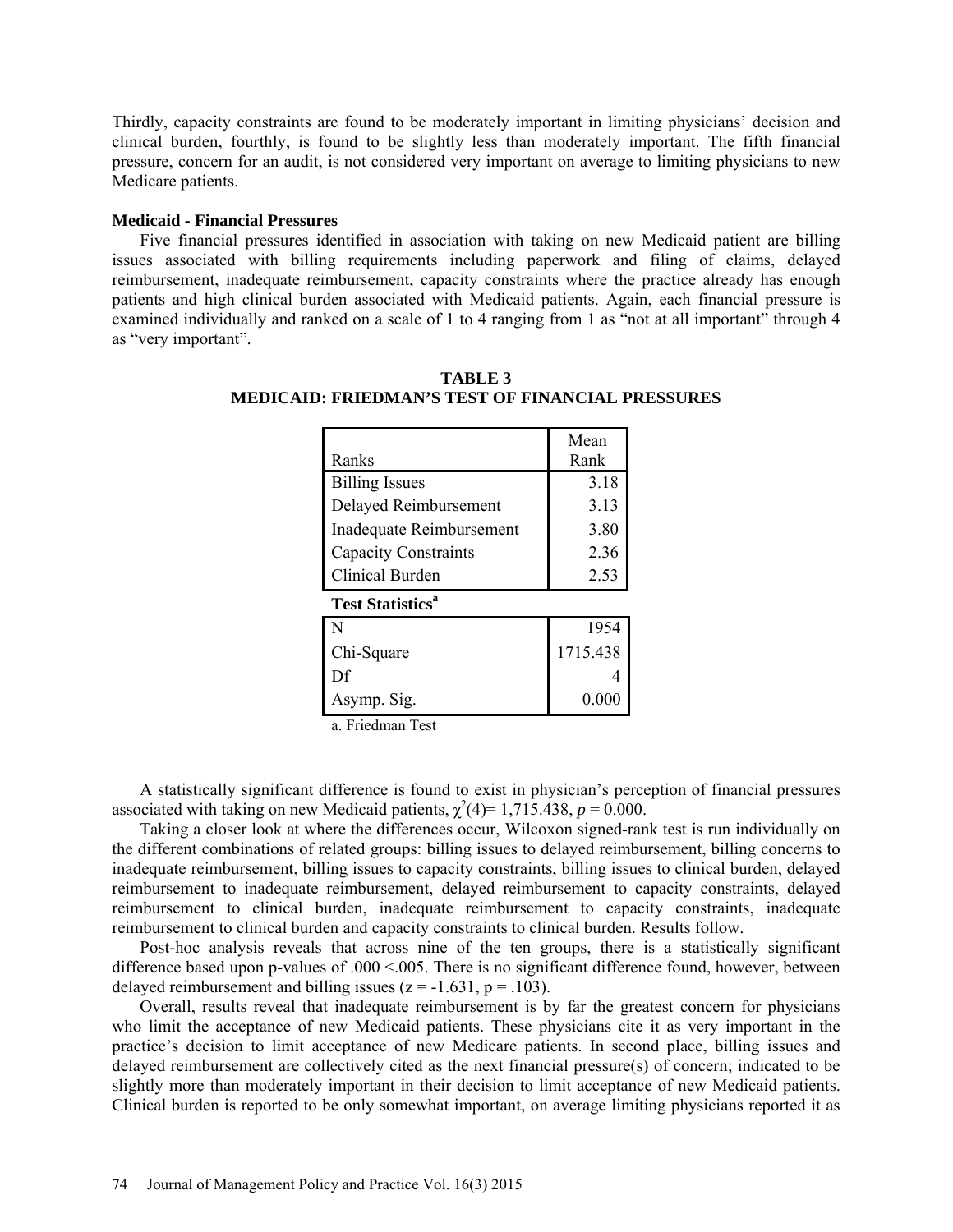being between moderately important and not very. The fifth financial pressure, capacity constraints, is not considered very important on average to limiting physicians to new Medicaid patients.

## **TABLE 4 MEDICAID: WILCOXON SIGNED-RANK TEST OF FINANCIAL PRESSURES**

|                                 | Delay -        | Reimburse              | Capacity          | Burden -       | Reimburse         | Capacity    | Burden -      | Capacity -  | Burden -          | Burden -         |
|---------------------------------|----------------|------------------------|-------------------|----------------|-------------------|-------------|---------------|-------------|-------------------|------------------|
|                                 | <b>Billing</b> | - Billing              | - Billing         | <b>Billing</b> | - Delay           | - Delay     | Delay         | Reimburse   | Reimburse         | Capacity         |
| Z                               | $-1.631^b$     | $-17.978$ <sup>c</sup> | $-19.066^{\circ}$ | $-17.252^b$    | $-19.918^{\circ}$ | $-18.457^b$ | $-16.220^{b}$ | $-26.747^b$ | $-27.261^{\circ}$ | $-6.106^{\circ}$ |
| Asymp.<br>Sig. $(2-$<br>tailed) | .103           | .000                   | .000              | .000           | .000              | .000        | .000          | .000        | .000              | .000             |

**Test Statistics<sup>a</sup>** 

a. Wilcoxon Signed Ranks Test

b. Based on positive ranks.

c. Based on negative ranks.

## **CONCLUSIONS AND AREAS FOR FURTHER RESEARCH**

### **Discussion of Findings**

Of the five financial pressures identified in association with taking on new Medicare and new Medicaid patients, limiting physicians cite inadequate reimbursement as their greatest concern. On average, these physicians cite it as very important in their practices' decision to limit acceptance of both new Medicare and Medicaid patients. Previously cited literature and popular press are well informed on the matter of inadequate reimbursement as a disincentive for physicians to take on new Medicare and Medicaid patients.

For Medicare, billing issues are observed to be the next greatest obstacle, identified as moderately to very important. Billing issues encompass required paperwork and filing of claims. It is asserted there exists excessive complexity in conducting routine transactions, making billing extremely complicated (Arrow et al., 2000; Kahan, 1999). Results from this study support this position. Considered moderately important as a deterrent to taking on new Medicare patients are capacity constraints and clinical burden. Straightforward, capacity constraints is when the practice is already operating at full capacity and as Scheidet and Thibadoux (2005) point out additional business could only be met by replacing one group of customers with another absent a physical expansion. Capacity constraints are cited as the third greatest financial pressure for limiting Medicare patients. Medicare clinical burden refers to the fact that the 65 years old plus population inherently demands more medical care and, more specifically, experience higher utilization rates, which is accompanied by higher variability in treatment costs (Phelps, 2012; Cross, 2007; Leone, 2002; Rosenthal & Landefeld, 1993). Physicians cite clinical burden as slightly less than moderately important and as such was found to be the fourth greatest financial pressure. Interestingly, concern for a Medicare audit was found to be "not very important" as a limiting factor.

Turning to Medicaid, inadequate reimbursement is by far the greatest concern.

Billing issues and delayed reimbursement are collectively cited as the next financial pressure of real concern; indicated to be more than moderately important in their decision to limit acceptance of new Medicaid patients. The other two financial pressures are much less noteworthy, clinical burden reported only somewhat important and capacity constraints was considered not very important on average to limiting physicians to new Medicaid patients.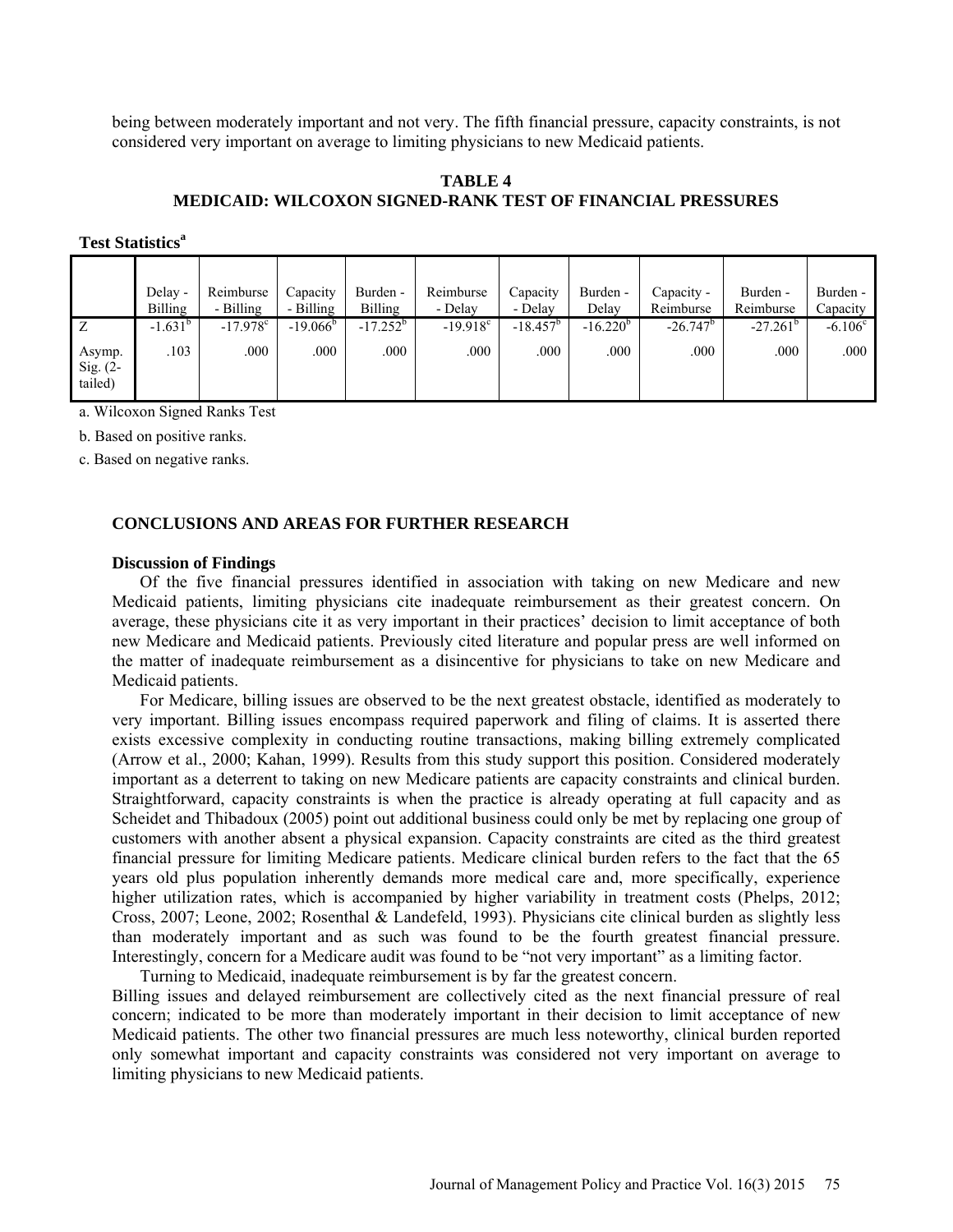## **Policy Implications**

Shown once again to be the greatest deterrent associated in taking on new Medicare and Medicaid patients, inadequate reimbursement is very important in physicians' decision to limit these patients. The corollary then is that reimbursement truly is the main tool for policymakers as they consider ways to alleviate limiting access. The legislative measure which provided for a 2013 and 2014 temporary increase in Medicaid rates provides for a case in point.

Similar to the findings of Cunningham and O'Malley (2009), delayed reimbursement is also a real concern associated with physician participation in the Medicaid program. Additionally, billing issues are found herein to be a significant obstacle for physicians in accepting both new Medicare and Medicaid patients. Policymakers would be wise to further consider these administrative concerns in resolving the issue at hand. The results of this study indicate that further streamlining of processes and providing for less arduous requirements, necessitating less technical knowhow, may go a long way toward aiding physicians to support new Medicare and Medicaid patient acceptance.

#### **Limitations and Areas for Further Research**

An inherent limitation of the survey instrument is that the writer cannot assess the financial pressures for both those physicians that limit acceptance of new Medicare and Medicaid patients and those that do not. If the physician answered "accepting all" or "accepting most" then their responses to the five questions referencing reason for limiting acceptance of new Medicare patients were excluded from tabular results. Another important limitation is the fact Medicaid reimbursement rate and turnaround time varies across the country. The influence of ACA is tremendously important to the issue of access. It will undoubtedly be important to stay apprised of how the Medicaid program evolves and continue to evaluate enrollees' ability to access office-based physicians, which will likely vary considerably state-to-state.

Outside the scope of this study, a natural extension for further research would be to examine the combined effect of the leading financial pressures; namely inadequate reimbursement, delayed reimbursement and billing issues for Medicaid.

### **ENDNOTES**

1. I would like to acknowledge the support of the Center for Studying Health System Change and Interuniversity Consortium for Political and Social Research for providing the restricted physician survey data.

#### **REFERENCES**

- Arnett, G., Emord, J., Huntoon, L. and Charrow, R. (2000). How Medicare Paperwork Abuses Doctors and Harms Patients, Heritage Public Policy Research Institute, retrieved on February 5, 2011 at <http://www.heritage.org/Research/Lecture/How-Medicare-Paperwork-Abuses>
- Center for Studying Health System Change (2008) Health Tracking Physician Survey.
- Cross, M. A. (2007). What the Primary Care Physician Shortage Means for Health Plans, *Managed Care*, retrieved on February 6, 2013 at [www.managedcaremag.com/archives/0706/0706.shortage.html](http://www.managedcaremag.com/archives/0706/0706.shortage.html)
- Cunningham, P. and O'Malley, A.S. (2009). Do Reimbursement Delays Discourage Medicaid Participation By Physicians? *Health Affairs*, 28, 1, w17-w28.
- Evans, J.H. III, Kim, K. & Nagarajan, N. (2006). Uncertainty, Legal Liability and Incentive Contracts. *The Accounting Review*. 81, 5, 1045-1071.
- Fox, P. (1996). Commentary on: D.R. Wholey, L.R. Burns and R. Livizzo-Mourey, Dimensions of Managed Care and the Delivery of Primary Care to the Elderly, Presented at Aging and Primary Care: Organizational Issues in the Delivery of Health Care Services to Older Americans, Sponsored by the *Agency for Health Care Policy and Research Institute on Aging,* 03/04/1996.
- Hadley, J., Reschovsky, J., Corey, C. and Zuckerman, S. (Winter 2009). Medicare Fees and the Volume of Physician Services, *Inquiry.* 46, 372-390.